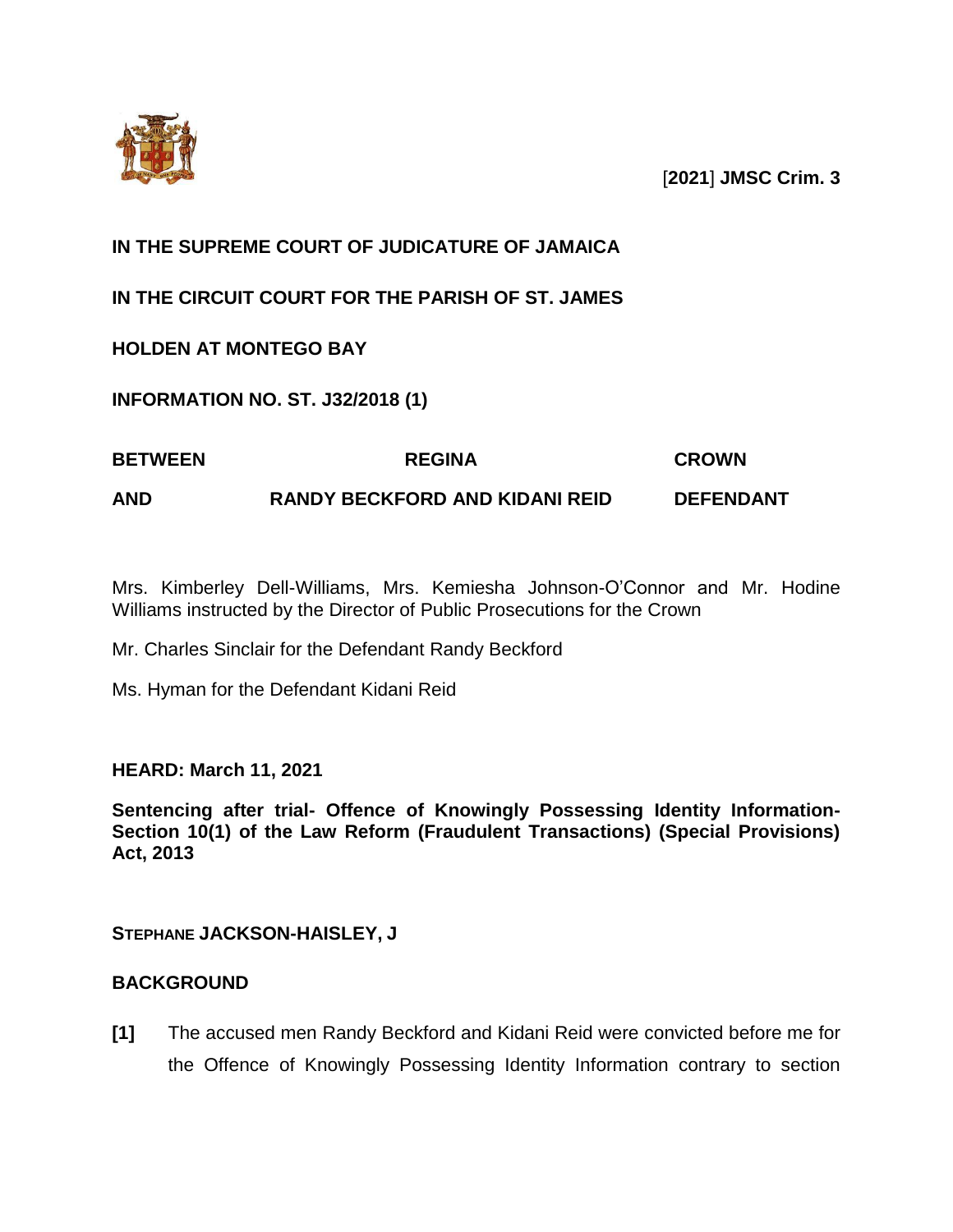10(1) of the Law Reform (Fraudulent Transactions) (Special Provisions) Act, 2013 (the Act).

**[2]** The particulars of the offence were that:

*"Randy Beckford and Kidani Reid on the 11th day April 2015 in the parish of St. James knowingly possessed identity information of persons in circumstances which give rise to a reasonable inference that the information has been used or is intended to be used to commit an offence."*

**[3]** Their convictions followed upon a trial in the Saint James Circuit Court which commenced on September 23, 2020 and ended on December 17, 2020. Their sentencing took place on March 11, 2021.

### **FACTS**

- **[4]** On April 11, 2015 police officers armed with search warrants went to a house in Headley Quarters, St James. On arrival they spoke to the owner of the house, a female known as Antoinette. They thereafter proceeded to search the premises. The accused Randy Beckford was seen on a bed and underneath the mattress attached thereto was found thirty-three lead sheets together with a 'Cash Wiz' receipt in the name of the accused Randy Beckford. They also took from Mr. Beckford a phone which when later examined was found to contain identity information.
- **[5]** Kidani Reid was seen in another room and his phone was seized. When examined his phone was found to contain identity information.

#### **SENTENCING**

**[6]** The Sentencing Guidelines for use by Judges of the Supreme Court of Jamaica and the Parish Courts of 2018 (the Sentencing Guidelines) provide the Court with a guide as to how to approach the task of sentencing. A useful starting point is to look at the penalty associated with section 10(1) of the Act. The Act by virtue of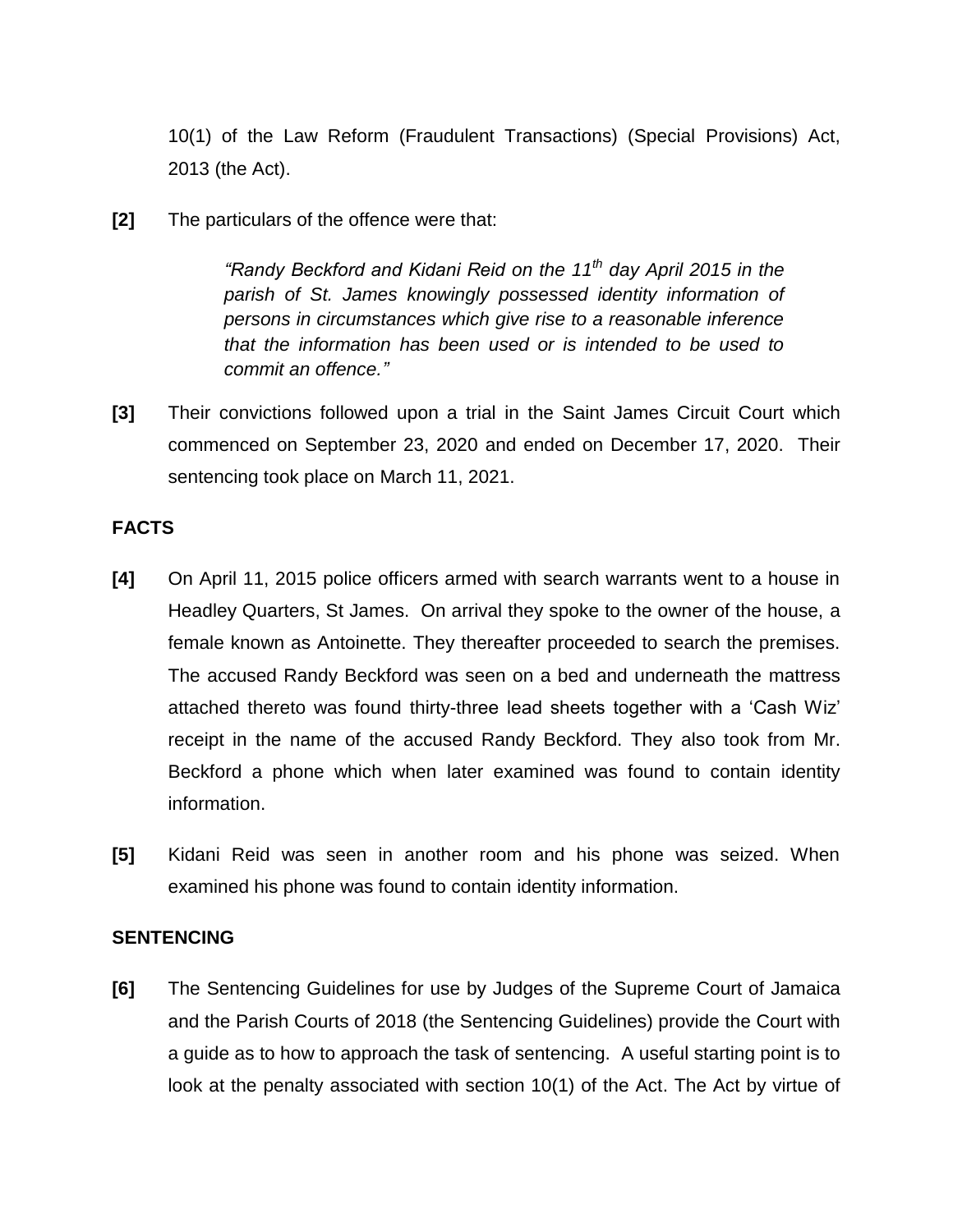Item 8 of its Schedule lists the offences and the penalties. The penalty for a breach of the relevant section is stated as such:

*"Fine or imprisonment not exceeding fifteen years or both such fine and imprisonment". A person convicted under section 10(1) of the Act shall be liable to pay a fine or to imprisonment for a term not exceeding fifteen year or to both such fine and imprisonment."*

### **RANDY BECKFORD**

- **[7]** The Social Enquiry Report and the Antecedent Report portrayed Mr. Beckford as someone who was always gainfully employed. He started out his adult life washing motor vehicles and then later obtained employment with the Jamaica Union of Travellers Association as a luggage handler at the Sangster International Airport, earning eighteen thousand dollars (\$18,000.00) fortnightly.
- **[8]** The accused indicated that at the time the police raided the house, he was there with Antoinette and her family members. He indicated that Kidani Reid and another accused were visitors to the house and were merely there to attend a party. He expressed that he has never scammed and the scammer must have been Antoinette. He added that he had lent his phone to the other co-accused and was not aware that he had used it to dial certain numbers.
- **[9]** Community members described Mr. Beckford as jovial and humble and as someone who gets along well with community members. They expressed that he was disadvantaged by his step-mother but was assisted by community members. He left the community where he grew up and went to stay with the house owner Antoinette. They believed he was in the wrong place at the wrong time.
- **[10]** The assessment of his character is a positive one. He has been categorized as a low risk offender who may benefit from intervention that seeks to address his substance misuse, accommodation and negative peer association.
- **[11]** He is the father of a 5-year-old son. He has no previous conviction recorded against him.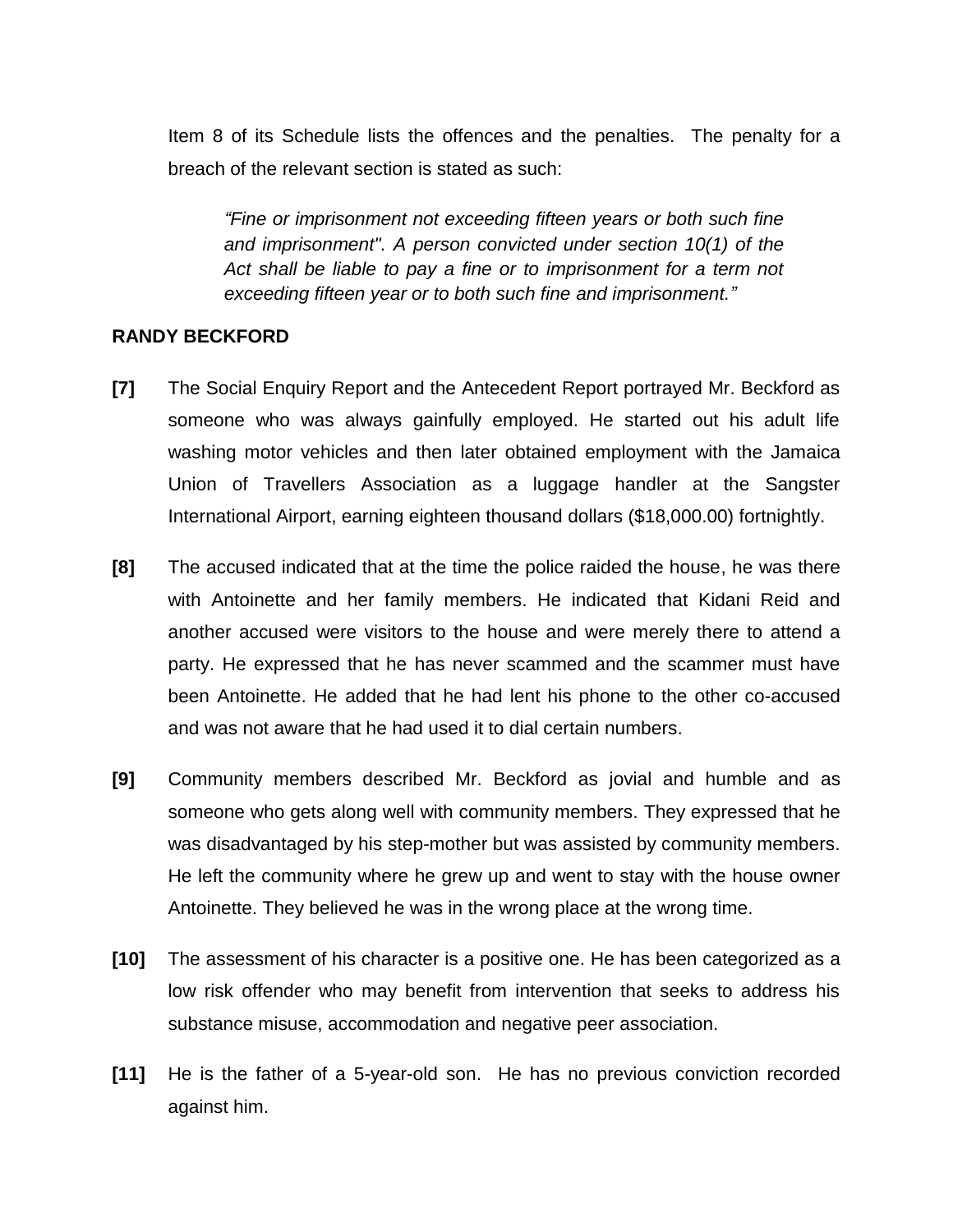### **PLEA IN MITIGATION FOR RANDY BECKFORD**

- **[12]** Counsel urged the Court to consider the age of the accused, he being 27 years old. Up to the time of this hearing he had no previous conviction. He highlighted that the reports reflect a young man who, in spite of the challenges he has had, sought to engage in meaningful work. He participated in a program at the Flanker Resources Centre for unattached young men and so was able to gain employment at Sangster International Airport where he worked up until his conviction. Further, that the community does not see him as a wrong doer. He is not a threat to society. This conviction cannot be expunged and so he will face challenges for the rest of his life.
- **[13]** He asked the Court not to impose a custodial sentence. He has been in custody since December of last year (2020) and this has shocked him. The confinement has affected him in relation to the free type of spirit he has. Going forward he would not find himself in this type of situation. Counsel highlighted the wide range of sentencing options which allow for the imposition of a non-custodial sentence and that he would benefit from rehabilitation. He suggested that it is open to the Court to impose a suspended sentence that will hang over his head for a sufficient period of time. He asked the Court to give the accused the opportunity to prove himself to his community.

#### **SENTENCING REMARKS**

- **[14]** I am guided by the Sentencing Guidelines which suggests that the normal range for this type of offence is between one and five years. The usual starting point is three years. In the case of Randy Beckford, considering all that has been said about him and the circumstances of the offence, I find it appropriate to start at the three years.
- **[15]** The main aggravating factor is the type of offence. It is a serious offence because of the implications that "lotto scamming" has on the society and in particular in the parish of St. James. This is an offence which is far too prevalent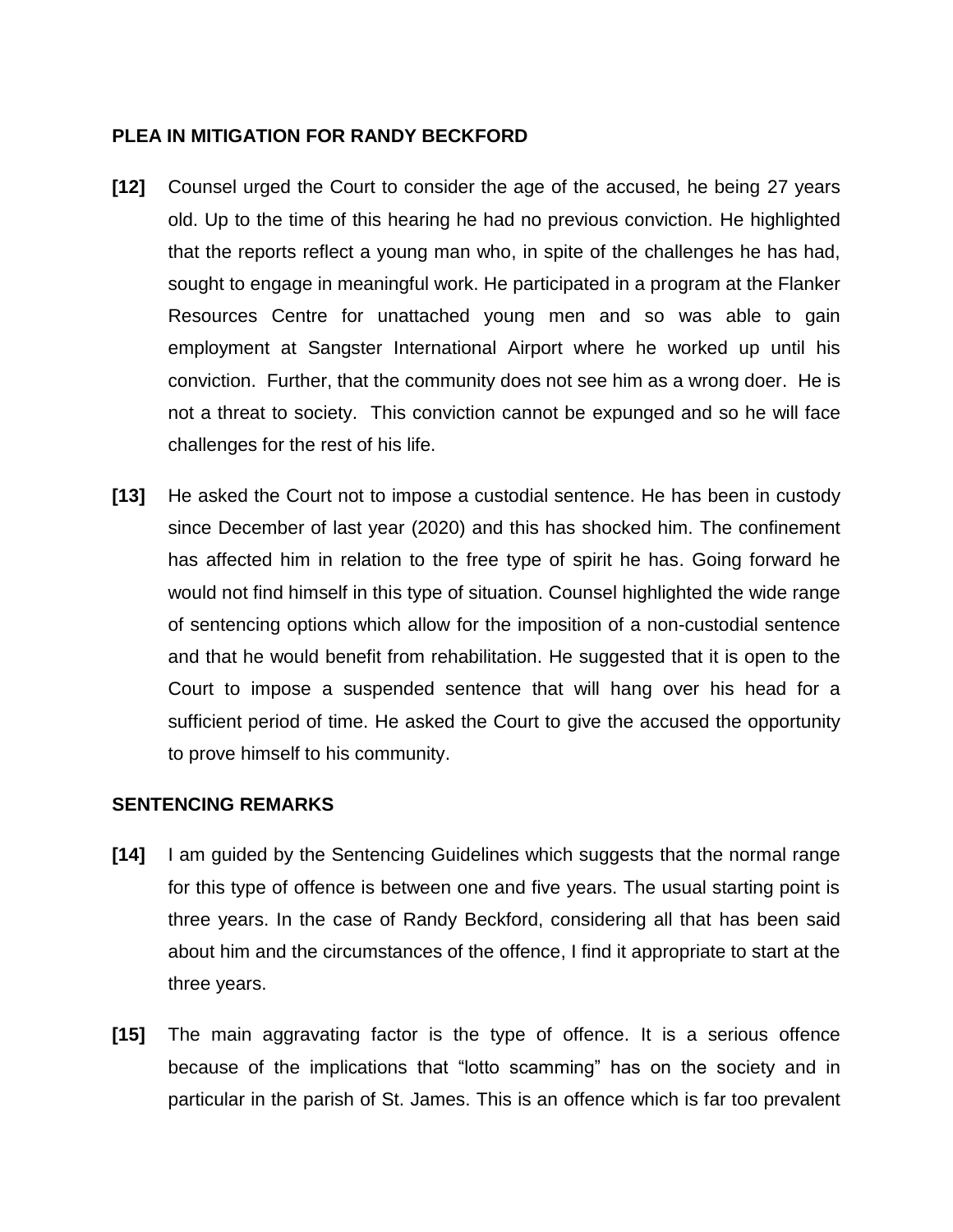in this part of the island and is in fact common among young persons of similar age to the accused. This kind of offence has wreaked havoc on our society as a whole.

- **[16]** This case followed a conviction after a trial which lasted some weeks. Among the evidence unearthed is the fact that he was lying on a mattress under which lead sheets were found. In addition, a 'Cash Wiz' receipt was found with his name as a recipient. Identity information was also found on his phone. In addition, there were images of the accused on the phone which suggest his involvement with some amount of cash. The accused was taken from a location where there were other persons present who were alleged to be involved in this kind of activity as well. Under these circumstances the Court came to the view that he possessed the lead sheets with the intention of committing an offence.
- **[17]** I take into account all that his attorney has said on his behalf in terms of mitigating factors. These include that the accused has no previous conviction recorded against him. At the time of the offence he was just 21 years of years of age. He has always been gainfully employed. He was a part of the Citizen Security and Justice Programme for unattached youth and was able to secure employment at the Sangster International Airport and this is commendable. The community report is a positive one. He is viewed as a hardworking individual who according them, was in the wrong place at the wrong time. He is not beyond redemption and has the capacity for reform. He is the father of a young child.
- **[18]** Taking into account the starting point of three years, the aggravating factors would increase the term of years above the three years but when I consider the mitigating factors it brings it back down. When I balance these factors I am of the view that the aggravating factors and the mitigating factors balance equally. I find that a term of three years would be appropriate in all the circumstances. He been in custody since his conviction in December 2020. In light of that, I will reduce his sentence by six months to take into account the time spent in custody. He is sentenced to two years and six months' imprisonment at hard labour.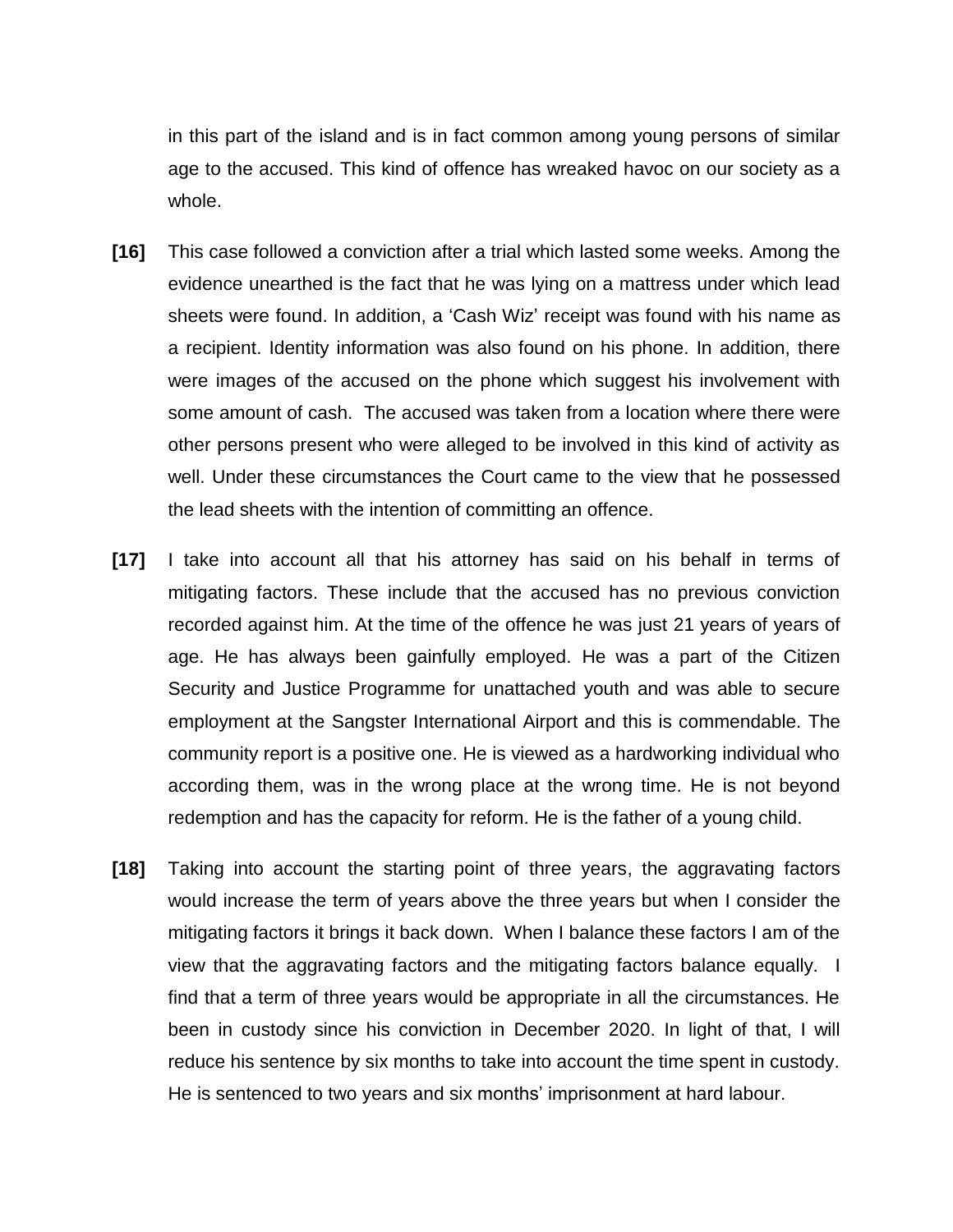#### **KIDANI REID**

- **[19]** The Social Enquiry Report and the Antecedent Report portray Kidani Reid in a positive way. After leaving school he started selling clothing which he did between Kingston and Montego Bay. At the time of his arrest he was earning some seven thousand dollars (\$7,000.00) weekly supplemented by work as a labourer from which he earned an additional two thousand dollars (\$2,000.00) weekly. He also worked as an apprentice barber and at one point was employed as a labourer with China Harbour.
- **[20]** He is the father of one child which he fathered whilst still in school. Although he hails from St Andrew, he said he was in St James as he had been invited there by a female, Antoinette, with whom he shared a sexual relationship. He said whilst at the house he did not observe any illegal activities there. He has maintained his innocence and indicated that he did not even own a phone at the time.
- **[21]** The community views him positively. The community report from his original home described him as someone who associates with persons from a mixed background. He is described as helpful and jovial and he has never been known to be linked to criminal behavior or fraudulent activities. Residents in Headley described him as a fun loving, "vibezy girls man" who took advantage of common labourer activities and is not known as someone involved in "lotto scamming" activities.
- **[22]** He has no previous conviction recorded against him.

### **THE PLEA IN MITIGATION FOR KIDANI REID**

**[23]** Counsel pointed out that the reports are among the better reports submitted to this Court. He was gainfully at the time of his arrest. He has a son who is dependent on him for support. She stressed that the community does not view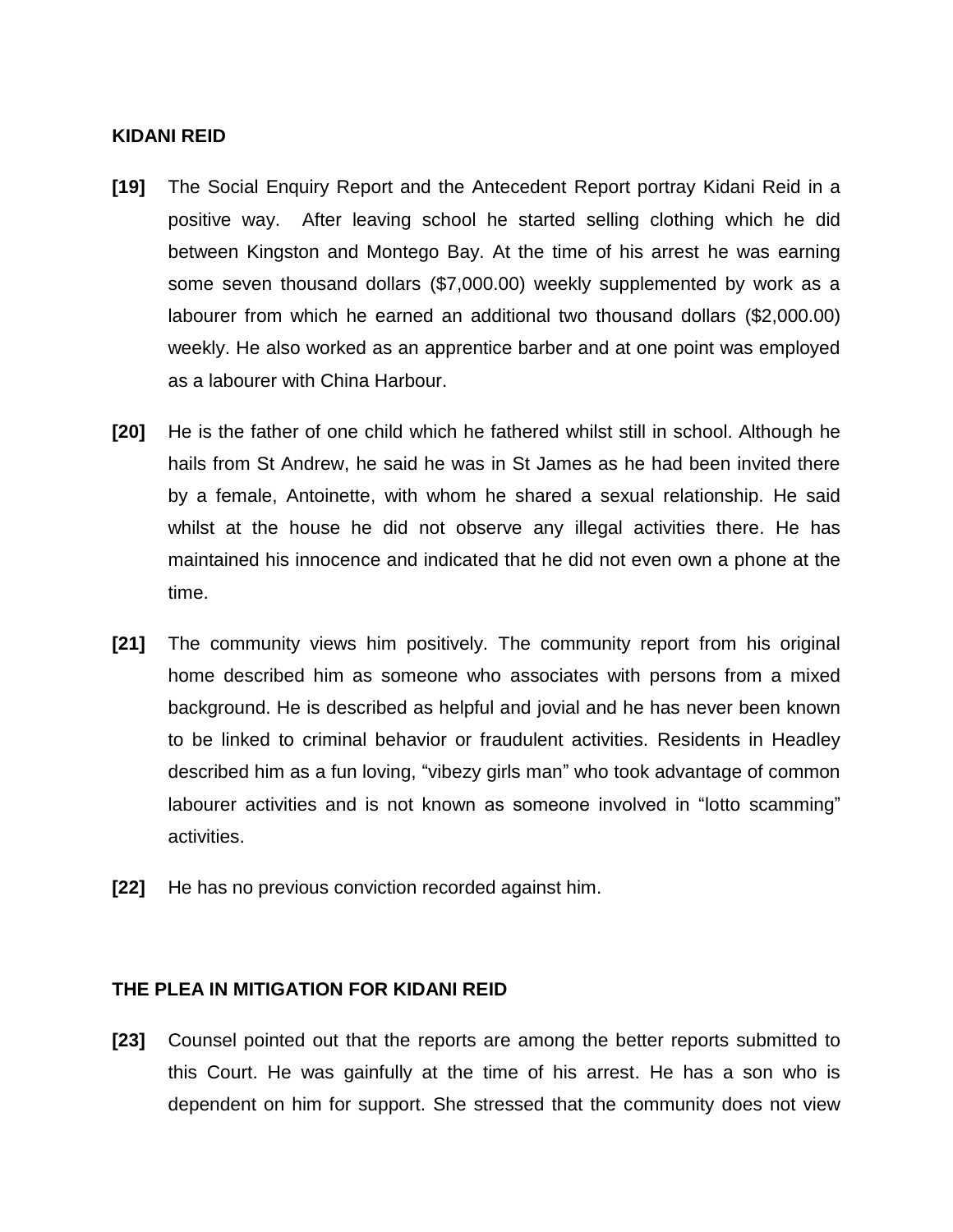him as someone linked to criminal behavior or fraudulent activities. He is jovial and hardworking. Counsel has known him personally for the better part of his life and does not believe he is someone who is easily led. He was 17 years old at the time of the offence and has no previous conviction. She urged that a noncustodial sentence be imposed on him as he is no danger to society and is a productive member of society and someone who can behave himself. She urged the Court to exercise leniency.

#### **SENTENCING REMARKS**

- **[24]** The normal range for this offence is between one and five years. The usual starting point is three years. In the case of Kidani Reid, considering all that has been said about him and the circumstances of the offence, I find it appropriate to start at three years.
- **[25]** The Court takes into account both the aggravating factors and the mitigating factors. The main aggravating factor is the nature of the offence and its prevalence in this part of the country. In particular, this offence is prevalent among young people similar in age to the accused. It is necessary therefore that a strong message be sent regarding this type of offence. The accused man's phone revealed identity information as well as other information and images that were concerning which caused me to form the view that he knew exactly what he was doing and was suggestive of his involvement in "lotto scamming". This is a matter that went to trial which is also to be taken into account.
- **[26]** Among the significant mitigating factors was the fact that the accused was a minor at the time, he being 17 years of age. He has no previous conviction recorded against him. He has always been gainfully employed, plying his trade and that is commendable. He has been described in a positive way by community members. He has the capacity for reform and is a good candidate for rehabilitation.